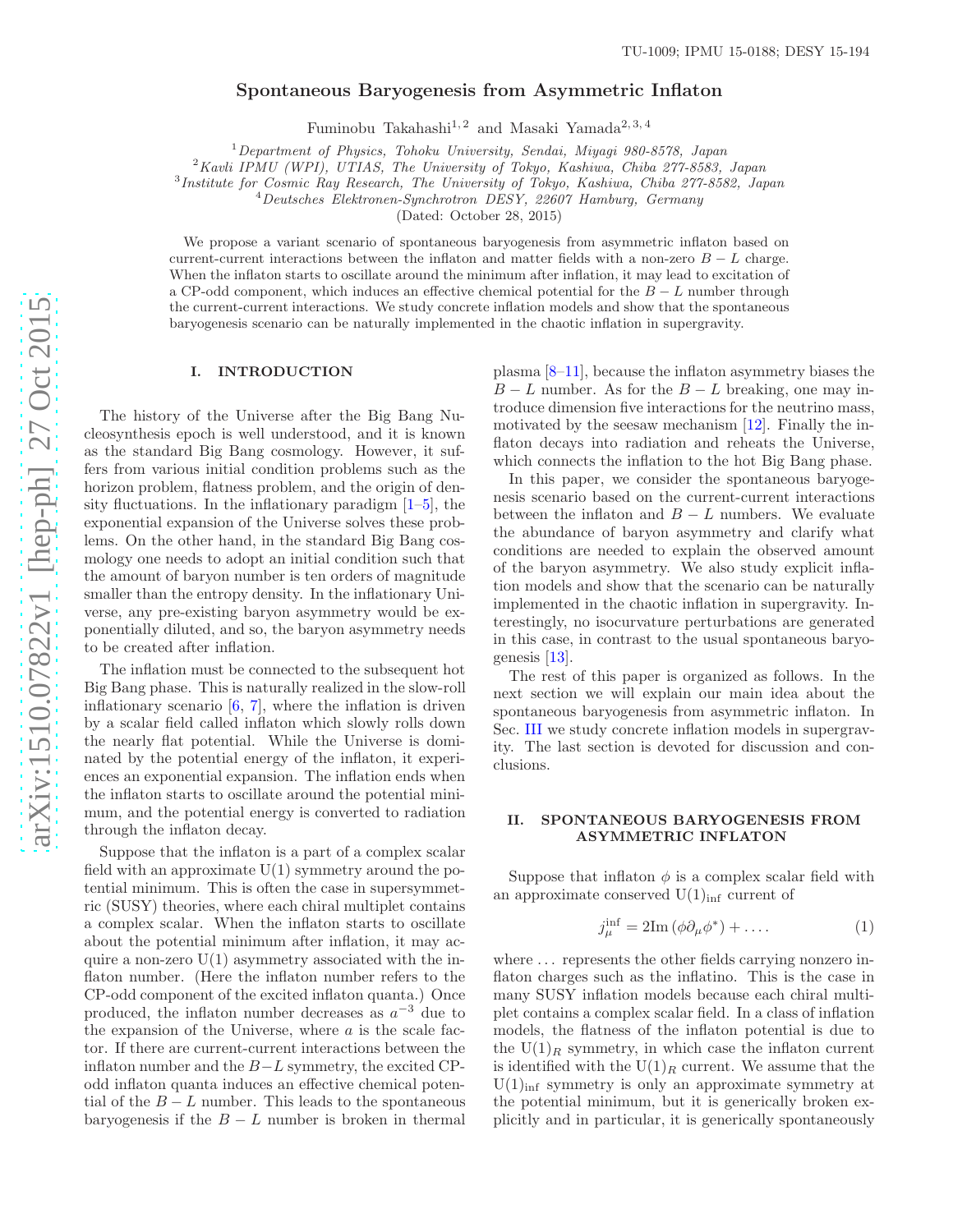broken during inflation. When the inflaton starts to oscillate about the potential minimum after inflation, a nonzero inflaton number may be produced if the  $U(1)_{\text{inf}}$ is explicitly broken. The inflaton number decreases as  $a^{-3}$  if the breaking term is irrelevant in the vicinity of the potential minimum. This is naturally realized in some models as shown in the next section. If the inflaton current is coupled to the  $B - L$  current, the CP asymmetric inflaton number biases the  $B - L$  number. Thus, spontaneous baryogenesis takes place if  $B - L$  number is explicitly broken in plasma. Some standard model (SM) particles may carry a nonzero inflaton charge to realize the reheating. We consider the case that the inflaton charge operator commutes with the  $B-L$  charge so that we focus on baryon asymmetry generated via the spontaneous baryogenesis. Otherwise the baryon asymmetry is directly generated by inflaton dynamics, which is the case out of our interest (see, e.g., Ref. [\[14\]](#page-5-3) for that case).

To realize spontaneous baryogenesis, we introduce the following current-current interaction:

<span id="page-1-1"></span>
$$
-\mathcal{L} = \tilde{G}_F j^{\text{inf}}_{\mu} j^{\mu}_{B-L},\tag{2}
$$

where  $\tilde{G}_F$  is an effective coupling constant with mass dimension minus two.<sup>[1](#page-1-0)</sup> Here,  $j_{B-L}$  is the  $B-L$  current,

$$
j_{B-L}^{\mu} = \sum_{i} q_i j_i^{\mu} \tag{3}
$$

$$
j_i^{\mu} = \begin{cases} \bar{\psi}_i \gamma^{\mu} \psi_i & \text{for fermions} \\ 2\text{Im}\left(\varphi_i \partial^{\mu} \varphi_i^*\right) & \text{for bosons}, \end{cases}
$$
 (4)

where  $q_i$  is the  $B - L$  charge of the field i. Such currentcurrent interactions are generically present in supergravity theories as shown in Sec. [III.](#page-2-0)

After inflation ends, the coherent oscillations of the inflaton dominate the energy density of the Universe. The Friedmann equation implies the following relation:

$$
n_{\rm inf} \simeq \frac{3\epsilon H^2(t)M_{\rm Pl}^2}{m_{\rm inf}}\tag{5}
$$

$$
\epsilon \equiv \frac{m_{\rm inf} n_{\rm inf}}{\rho_{\rm inf}},\tag{6}
$$

where  $M_{\rm Pl}$  ( $\simeq 2.4 \times 10^{18}$  GeV) is the reduced Planck mass,  $m_{\text{inf}}$  is the inflaton mass at the potential minimum,  $n_{\text{inf}} = (j^{\text{inf}})^0$  is the inflaton number density and  $\rho_{\text{inf}}$  is the energy density of the inflaton. Here we have assumed that the only inflaton has a sizable  $U(1)_{\text{inf}}$  asymmetry. We define  $\epsilon$  (< 1) so that it represents the ellipticity of inflaton trajectory in its complex plane. As the inflaton number and energy densities are (nearly) spatially homogeneous, the relevant part of the current-current interaction is given by

$$
-\mathcal{L} = \mu_{B-L} n_{B-L} \tag{7}
$$

$$
\mu_{B-L} \simeq 3\epsilon \tilde{G}_F M_{\rm Pl}^2 \frac{H^2(t)}{m_{\rm inf}},\tag{8}
$$

where  $n_{B-L} = j_{B-L}^0$  is the  $B - L$  number density. This means that the  $B - L$  number has an effective chemical potential  $\mu_{B-L}$ . The chemical potential biases the  $B-L$ asymmetry in the chemical equilibrium as

$$
n_{B-L}^{\text{(eq)}} \simeq k\mu_{B-L}T^2\tag{9}
$$

$$
k \equiv \sum_{i} q_i \frac{g_i}{6},\tag{10}
$$

where the summation is taken for all particles in the thermal bath and  $g_i$  is the number of spin states but with an extra factor of 2 for bosons. In the SM, the coefficient  $k$ is 1/2, while in the MSSM it is 1.

In order to generate a non-zero  $B - L$  asymmetry, we introduce the following  $B - L$  violating interaction

$$
\mathcal{L} = \frac{y^2}{2M_R} (L\tilde{H})^2 + \text{h.c.}
$$
 (11)

for the light neutrino masses, which is obtained after integrating out heavy right-handed neutrinos in the seesaw mechanism [\[12\]](#page-5-1). Here  $\tilde{H} = i\sigma_2 H^*$  is the SU(2) conjugate of the SM Higgs doublet  $H$ . Throughout this paper we assume that the right-handed neutrinos are so heavy that they are not produced from thermal scattering, and so, our scenario is complementary to thermal leptogenesis [\[15](#page-5-4)]. The effective rate of the lepton number violating processes via the above interaction is roughly given by  $[16]$ 

$$
\Gamma_L \sim \sigma_R T^3 \sim \frac{\bar{m}^2 T^3}{16\pi v_{\rm ew}^4},\tag{12}
$$

where  $v_{\text{ew}}(\simeq 246 \,\text{GeV})$  is the Higgs vacuum expectation value (VEV) and  $\bar{m}^2$  is the sum of the left-handed neutrino mass squared. We assume  $\bar{m}^2$  to be of order the atmospheric neutrino mass squared difference,  $\Delta m_{\text{atm}}^2 \simeq 2.4 \times 10^{-3} \text{ eV}^2$ . (See e.g. Refs. [\[17](#page-5-6), [18](#page-5-7)] for the latest combined-data fit parameters.) Thus we obtain  $\sigma_R M_{\rm Pl}^2 \simeq 8 \times 10^4$ .

Now let us calculate the baryon asymmetry. Before the reheating completes, the temperature of the plasma is written as

$$
T \simeq \left(\frac{36H(t)\Gamma_I M_{\rm Pl}^2}{g_* \pi^2}\right)^{1/4},\tag{13}
$$

where  $g_*$  is the effective relativistic degrees of freedom and equal to 106.75 (228.75) in the SM (MSSM). The inflaton decay rate  $\Gamma_I$  is related to the reheating temperature as

$$
T_{\rm RH} \simeq \left(\frac{90}{g_* \pi^2}\right)^{1/4} \sqrt{\Gamma_I M_{\rm Pl}}.\tag{14}
$$

Then the ratio between the reaction rate of the  $B - L$ violating interaction and the Hubble expansion rate is given by

$$
\frac{\Gamma_L}{H} \simeq 0.1 \left(\frac{H_{\rm RH}}{H(t)}\right)^{1/4} \left(\frac{T_{RH}}{M_{\rm Pl}}\right) M_{\rm Pl}^2 \sigma_R, \qquad (15)
$$

<span id="page-1-0"></span><sup>&</sup>lt;sup>1</sup> In Ref. [\[11](#page-5-0)], a four-Fermi interaction between DM and  $B - L$ currents with  $\tilde{G}_F \sim 1/(10 \text{ TeV})^2$  and the associated spontaneous baryogenesis were studied in an asymmetric dark matter model.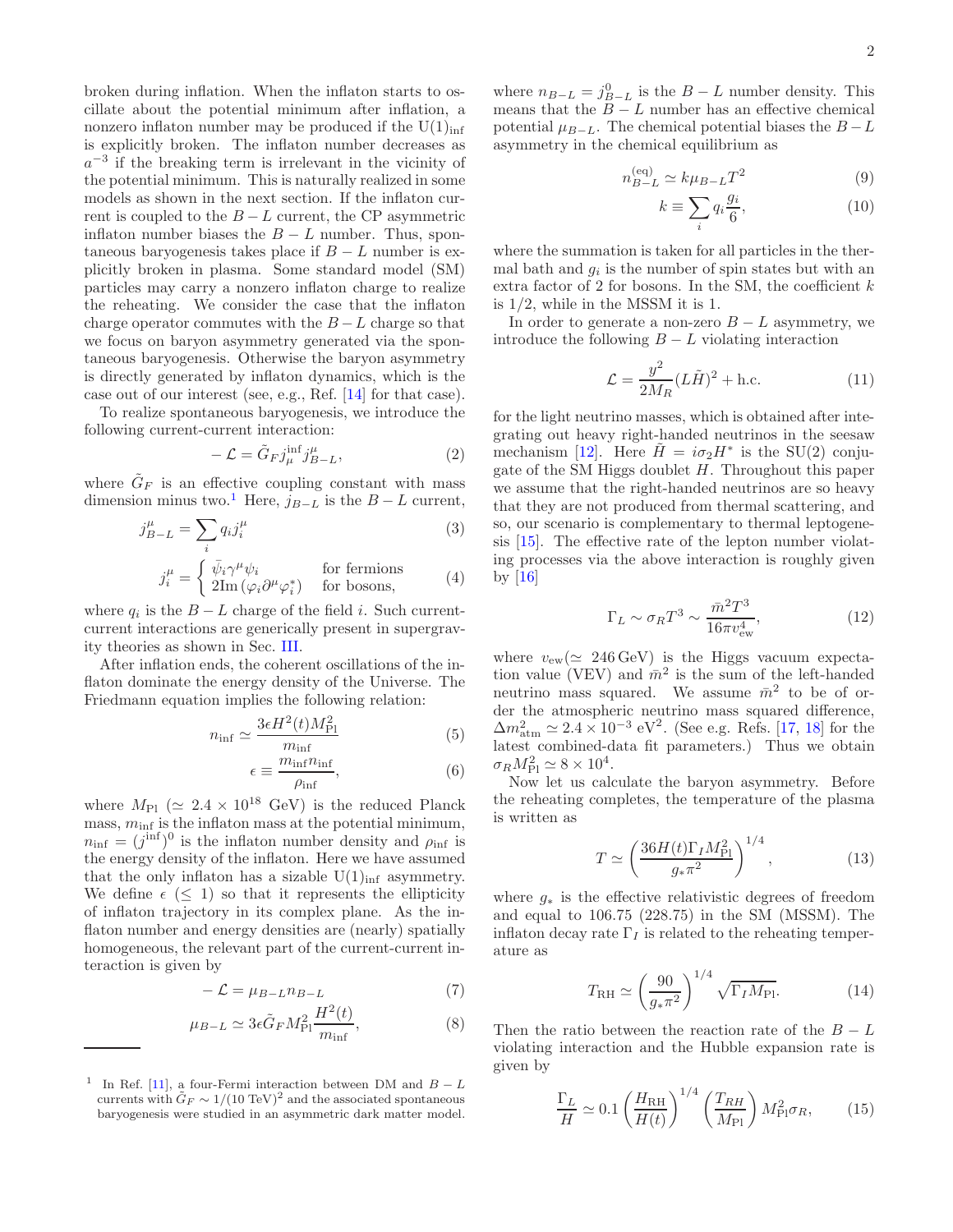where  $H_{\text{RH}}(=\Gamma_I)$  is the Hubble parameter at the reheating. When this ratio is larger than unity, the  $B - L$ asymmetry would reach the equilibrium value. However, as can be seen from the above expression, the ratio is almost always below unity, so that the  $B - L$  number at the time of reheating is estimated by integrating the Boltzmann equation:

$$
n_{B-L}|_{\rm RH} \simeq \int_{t_{\rm inf}}^{t_{\rm RH}} dt' \frac{H_{\rm RH}^2}{H^2(t')} \Gamma_L n_{B-L}^{\text{(eq)}}(t'),\qquad(16)
$$

where  $t_{\text{RH}}$  and  $t_{\text{inf}}$  represent the cosmic time at the reheating and the end of inflation, respectively. Since the integrand is proportional to  $T^5$  (i.e.,  $\propto t^{-5/4}$ ), the baryon abundance is mostly generated just after the end of inflation. This is in contrast with the ordinary scenario of the spontaneous baryogenesis, where the baryon abundance is mostly generated at the time of reheating. This is because in our case the effective chemical potential decreases as  $\propto H^2(t)$ , which is faster than the ordinary case, and the bias effect is most efficient just after the end of inflation. Thus we can estimate the  $B - L$  number at the reheating as

$$
n_{B-L}|_{\rm RH} \simeq \frac{H_{\rm RH}^2}{H^2(t)} \frac{\Gamma_L}{H(t)} n_{B-L}^{\text{(eq)}}(t) \Big|_{t=t_{\rm inf}} ,\qquad(17)
$$

Combining those results, we obtain the final baryon asymmetry as

<span id="page-2-1"></span>
$$
Y_b \equiv \frac{n_b}{s} \simeq \left. \frac{8n_f + 4n_H}{22n_f + 13n_H} T_{\rm RH} \frac{n_{B-L}}{4H^2 M_{\rm Pl}^2} \right|_{\rm RH} \quad (18)
$$

$$
\simeq 0.01 \,\epsilon (M_{\rm Pl}^2 \sigma_R) (\tilde{G}_F M_{\rm Pl}^2) \frac{H(t)^{1/4} T_{\rm RH}^{7/2}}{m_{\rm inf} M_{\rm Pl}^{11/4}},\tag{19}
$$

where the pre-factor in the first line is due to the sphaleron effect [\[19\]](#page-5-8). In the SM (MSSM),  $n_f = 3$  and  $n_H = 1$  (2). In the second line, we have substituted some parameters, including  $g_*, n_h$ , and k, and obtain the factor of about 0.01 for the SM and MSSM. The observed baryon abundance of  $Y_b^{(\text{obs})} \simeq 8.6 \times 10^{-11}$  [\[20](#page-5-9)] requires that the reheating temperature is as large as

<span id="page-2-2"></span>
$$
T_{RH} \simeq 3 \times 10^{13} \text{ GeV} \epsilon^{-2/7} \left(\tilde{G}_F M_{\text{Pl}}^2\right)^{-2/7} \times \left(\frac{m_{\text{inf}}}{10^{13} \text{ GeV}}\right)^{2/7} \left(\frac{H(t)}{10^{13} \text{ GeV}}\right)^{-1/14} . (20)
$$

Lastly let us comment on the washout effect. Around the time of reheating, the generated lepton asymmetry is partially washed out due to the inverse processes. Calculating the Boltzmann equation, we obtain a washout factor such as [\[10\]](#page-5-10)

$$
\Delta_w \simeq \exp\left[-0.7 \left(\frac{T_{\rm RH}}{10^{13} \text{ GeV}}\right)\right].\tag{21}
$$

This implies that the reheating temperature cannot be much larger than  $10^{13}$  GeV to avoid the washout effect due to the inverse processes. Taking into account the

washout factor, we find that the resulting baryon asymmetry has a peak around the reheating temperature of  $5 \times 10^{13}$ , where the result of Eq. [\(19\)](#page-2-1) is overestimated by a factor of 5. Thus we may assume  $(\tilde{G}_F M_{\rm Pl}^2) \simeq 5$  to explain the observed baryon asymmetry.

#### <span id="page-2-0"></span>III. INFLATION MODELS

In this section, we consider concrete models of inflation in supergravity to see if the scenario in the previous section can be realized in realistic inflation models. Hereafter, we adopt the Planck units  $(M_{\rm Pl} = 1)$ .

In supergravity, the Lagrangian is constructed to be invariant in terms of supergravity transformation. The relevant part of the Lagrangian comes from kinetic terms such as

$$
\mathcal{L} = K_{ij^*} \partial_\mu \varphi^i \partial^\mu \varphi^{*j} + i K_{ij^*} \bar{\chi}^j \bar{\sigma}^\mu \tilde{\mathcal{D}}_\mu \chi^i, \qquad (22)
$$
  

$$
\tilde{\mathcal{D}}_\mu \chi^i \equiv \partial_\mu \chi^i + K^{im^*} K_{km^*l} \partial_\mu \varphi^l \chi^k -\frac{1}{4} \left( K_j \partial_\mu \varphi^j - K_{j^*} \partial_\mu \varphi^{*j} \right) \chi^i + \dots, \qquad (23)
$$

where scalar and fermionic components of chiral superfields are denoted by  $\varphi_i$  and  $\chi_i$ , respectively, and K is the Kähler potential,  $K^{ij^*} \equiv (K_{ij^*})^{-1}$ , and the subscripts represent derivatives with respect to the corresponding field, such as  $K_{ij^*} \equiv \partial^2 K/\partial \varphi^i \partial \varphi^{*j}$ . Note that the total Lagrangian is real.

# A. F-term hybrid inflation

Suppose that there is a Kähler potential of

$$
K = |\phi|^2 + c |\phi|^2 |\chi|^2 + |\chi|^2, \qquad (24)
$$

where the scalar component of  $\phi$  is inflaton and  $\chi$  is a  $B-L$  charged field. Neglecting the fermionic component of  $\phi$  and denoting the scalar and fermionic components of  $\chi$  as  $\tilde{\chi}$  and  $\chi$ , respectively, we obtain the desirable interaction term such as

$$
\mathcal{L}_{\text{int}} = \text{Im}\left(\phi \partial_{\mu} \phi^{*}\right) \left[2c \text{Im}\left(\tilde{\chi} \partial^{\mu} \tilde{\chi}^{*}\right) + \left(c - \frac{1}{2}\right) \bar{\chi} \bar{\sigma}^{\mu} \chi\right]
$$
\n(25)

where we have assumed  $c |\phi|^2 \ll 1$  and have rescaled the fields  $\tilde{\chi}$  and  $\chi$  to make their kinetic term canonical. These interactions are nothing but the current-current interaction of the form [\(2\)](#page-1-1) with  $(\tilde{G}_F M_{\text{Pl}}^2) \approx c$ .

The above calculation can be applied to, e.g., the Fterm hybrid inflation model with the superpotential [\[21](#page-5-11), [22](#page-5-12)]

$$
W = \lambda \phi \left( \psi \bar{\psi} - \frac{v^2}{2} \right), \qquad (26)
$$

where  $\psi$  and  $\bar{\psi}$  are waterfall fields, and  $\phi$  is the inflaton with  $U(1)_R$  charge 2. Note that in this case the inflaton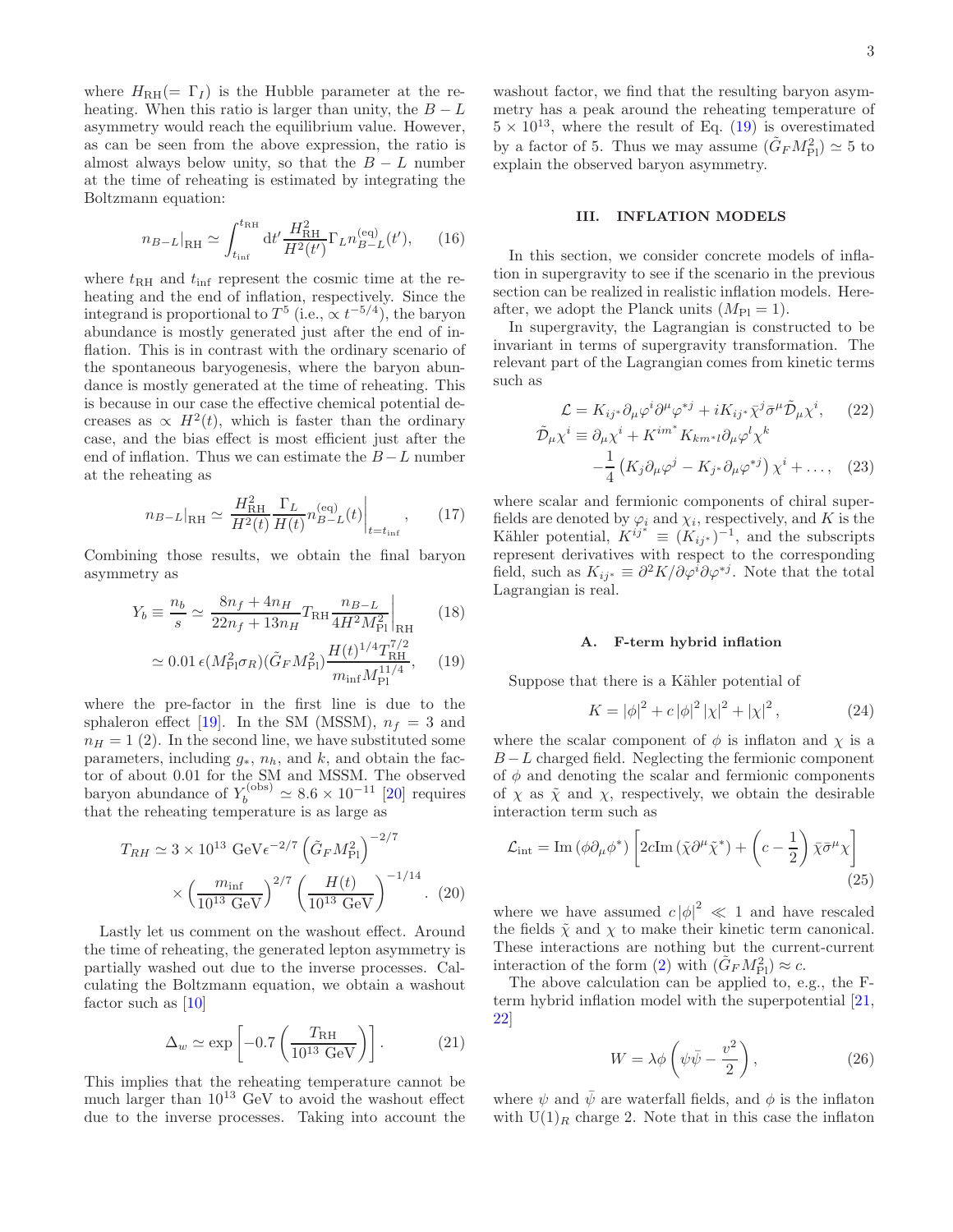current is nothing but the R-current. The  $U(1)_R$  symmetry is necessarily broken by a constant term of the superpotential,  $W_0 \simeq m_{3/2}$ , which is required for realizing a vanishingly small cosmological constant. As a result, the inflaton potential receives a linear term potential in proportion to the gravitino mass,  $m_{3/2}$ , which modifies the inflaton dynamics [\[23,](#page-5-13) [24](#page-5-14)]. In particular, the angular motion of  $\phi$ , i.e., the inflaton number, is induced during inflation [\[24\]](#page-5-14). The effect of the angular motion on the density perturbations was recently studied in detail in Ref. [\[25](#page-5-15)]. The dynamics of inflaton during inflation is mainly determined by the Coleman-Weinberg potential and the linear term of inflaton. The following parameter  $\xi$  measures the relative importance of the two contributions to the slope of the potential [\[25](#page-5-15)]:

$$
\xi \equiv \frac{2^{9/2}\pi^2}{\kappa^3 \ln 2} \frac{m_{3/2}}{v} \quad (\le 1). \tag{27}
$$

Thus we obtain the ellipticity parameter of inflaton trajectory after inflation as

$$
\epsilon \simeq \frac{n_{\rm inf}}{m_{\rm inf} v^2} \simeq \frac{H_{\rm inf}}{m_{\rm inf}} \xi,\tag{28}
$$

where the factor of  $H_{\text{inf}}/m_{\text{inf}}$  comes from the difference of the time scale of inflaton dynamics between the eras during and after inflation.

When we consider the gravitino mass of order 100 TeV, the spectral index can be consistent with the observed value for the case of  $\lambda \simeq 3 \times 10^{-3}$  and  $v \simeq 4 \times 10^{15}$  GeV for the final phase value of order unity [\[25](#page-5-15)]. This implies that the mass of inflaton and the Hubble parameter just after inflation are given by

$$
m_{\text{inf}} = \lambda v \simeq 1.2 \times 10^{13} \text{ GeV}
$$
 (29)

$$
H_{\text{inf}} \simeq \frac{\lambda v^2}{2\sqrt{3}M_{\text{Pl}}} \simeq 5.7 \times 10^9 \text{ GeV}.
$$
 (30)

From Eq. [\(20\)](#page-2-2), we find that the reheating temperature needs to be as high as

 $\sqrt{2}$ 

$$
6 \times 10^{13} \text{ GeV} \epsilon^{-2/7} \left( \tilde{G}_F M_{\text{Pl}}^2 \right)^{-2/7}, \tag{31}
$$

to explain the observed baryon asymmetry. Note that for the above parameters the ellipticity parameter  $\epsilon$  is of order 10<sup>-4</sup>, so that we need  $\tilde{G}_F M_{\rm Pl}^2 \simeq 10^4$  (i.e.,  $c \simeq 10^4$ ) to explain the observed baryon asymmetry. In addition, the reheating temperature cannot be as high as  $10^{13}$  GeV in the hybrid inflation model. This is because couplings between inflaton and other particles have to be suppressed by  $\kappa \ll 1$  in order not to affect the inflaton potential and the nonperturbative enhancement of decay process called preheating is suppressed after inflation in the case of the rotating inflaton [\[26\]](#page-5-16). Thus, we conclude that both the ellipticity parameter  $\epsilon$  and the reheating temperature are too small to account for the observed baryon abundance in the hybrid inflation model.

### B. Chaotic inflation

As another example, let us focus on a chaotic inflation model proposed in Ref.  $[27]$ , where the Kähler potential respects a shift symmetry of the inflaton field,

$$
\phi \to \phi + i\alpha,\tag{32}
$$

where  $\alpha$  is the transformation parameter. The Kähler potential is given by

$$
K = c'(\phi + \phi^*) + \frac{1}{2} (\phi + \phi^*)^2 + |X|^2
$$
  
+  $|x|^2 + \frac{c}{2} (\phi + \phi^*)^2 |x|^2$ , (33)

where  $X$  is a stabilizer field. The relevant interactions of the Lagrangian are then given by

$$
\mathcal{L}_{int} = \frac{c'}{2} \partial_{\mu} \text{Im}[\phi] \bar{\chi} \bar{\sigma}^{\mu} \chi - 2 \text{Re}[\phi] \partial_{\mu} \text{Im}[\phi] \left[ 2c \text{Im} \left( \tilde{\chi} \partial^{\mu} \tilde{\chi}^{*} \right) + \left( c - \frac{1}{2} \right) \bar{\chi} \bar{\sigma}^{\mu} \chi \right],
$$
\n(34)

where we have rescaled the fields to obtain the canonical kinetic terms. The shift symmetry is assumed to be explicitly broken in the superpotential,

$$
W = m_{\inf} \phi X, \tag{35}
$$

where the R-charge assignment is  $R[X] = 2$  and  $R[\phi] = 0$ . When the constant c' is nonzero, the real part of  $\phi$  has a VEV of order  $c'$  during inflation. Thus the inflaton starts to rotate in the complex plane after inflation such as

$$
\text{Re}[\phi] \approx c' |\phi| \sin m_{\text{inf}} t \tag{36}
$$

$$
\text{Im}[\phi] \approx |\phi| \cos m_{\text{inf}} t. \tag{37}
$$

Note here that, in addition to the  $U(1)_R$  symmetry, the scalar potential has another (approximate) global U(1) symmetry for which  $\phi$  and X have the same magnitude charge but opposite sign. This implies that the inflaton number is induced after inflation:

$$
\text{Re}[\phi]\partial_0\text{Im}[\phi] \simeq c'm_{\text{inf}}|\phi|^2 \simeq c'\frac{H^2}{m_{\text{inf}}}.\tag{38}
$$

That is, the ellipticity parameter is given by  $\epsilon \simeq c'$ , which is expected to be of order unity, and the effective coupling is given by  $(\tilde{G}_F M_{\rm Pl}^2) \approx c$ .

The mass of inflaton is determined by the COBE normalisation such as  $m_{\text{inf}} \simeq 10^{13}$  GeV, which implies that the Hubble parameter just after inflation is given by  $6 \times 10^{12}$  GeV. Thus the observed baryon asymmetry can be explained when the reheating temperature is as large as

$$
T_{\rm RH} \simeq 3 \times 10^{13} \text{ GeV} \left(\tilde{G}_F M_{\rm Pl}^2\right)^{-2/7},
$$
 (39)

where we assume  $\epsilon = 1$ . Note that  $(\tilde{G}_F M_{\rm Pl}^2)$  ( $\approx c$ ) is expected to be of order unity. To obtain such high reheating temperature, we introduce a superpotential of  $[27]$ 

$$
W_{\rm RH} = yXH_uH_d,\t\t(40)
$$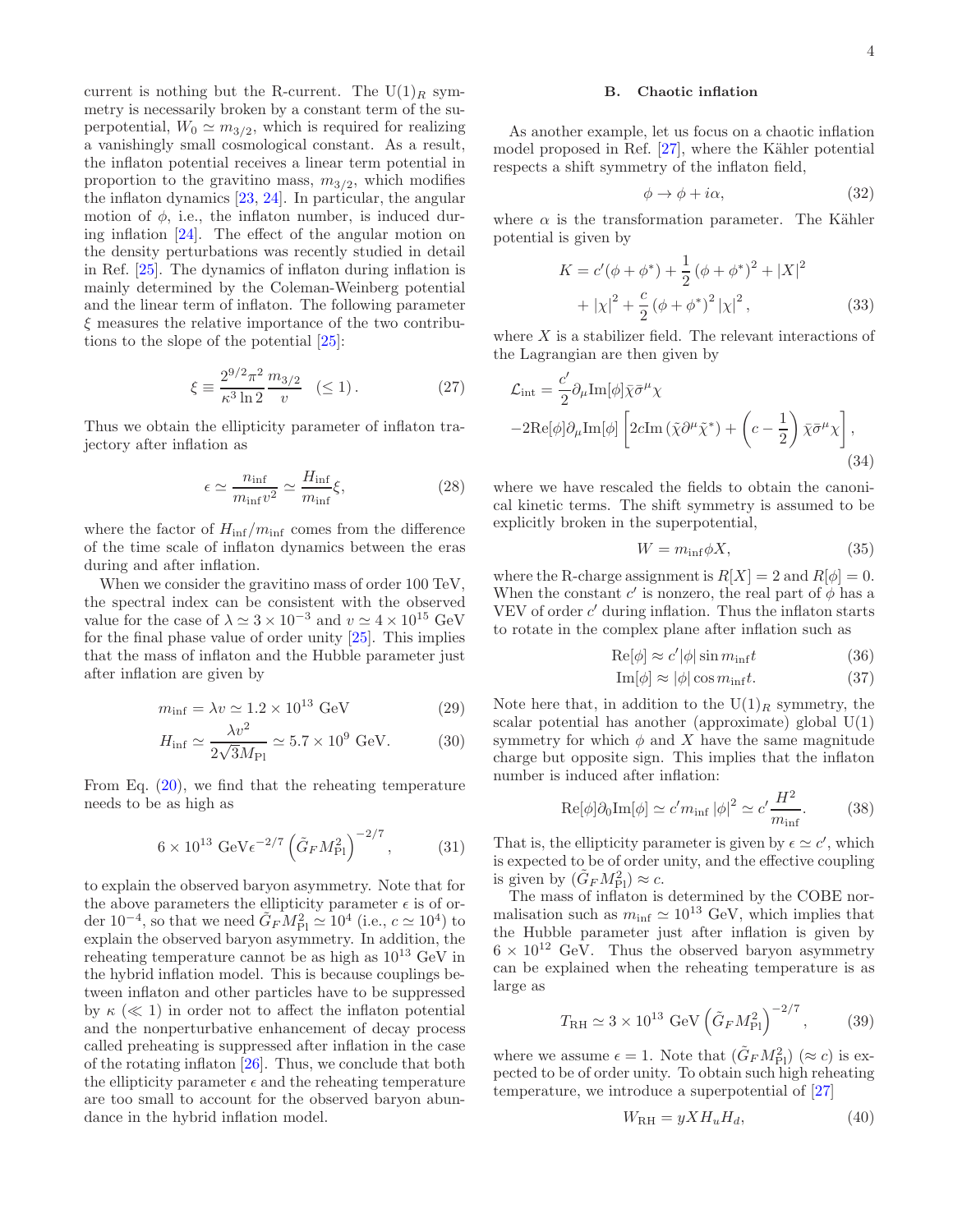where  $H_u$  and  $H_d$  are a pair of Higgs doublets in the MSSM sector. This leads to the coupling between the inflaton and the Higgs doublets as  $\mathcal{L}_{\rm RH} \sim y m_{\rm inf} \phi H_u H_d$ , leading to the reheating temperature given  $by<sup>2</sup>$  $by<sup>2</sup>$  $by<sup>2</sup>$ 

$$
T_{\rm RH} \sim 10^{13} \text{ GeV} \left(\frac{y}{0.1}\right) \left(\frac{m_{\rm inf}}{10^{13} \text{ GeV}}\right)^{1/2}.
$$
 (41)

Therefore, in the chaotic inflation model our scenario of spontaneous baryogenesis works naturally and can explain the observed baryon abundance without any finetunings of the parameters.

# IV. DISCUSSION AND CONCLUSIONS

In this paper we have proposed a scenario of spontaneous baryogenesis from asymmetric inflaton via currentcurrent interactions between the inflaton and  $B-L$  numbers. Such interactions are naturally present in supergravity theories. The CP asymmetric part of the inflaton number induces an effective chemical potential of  $B - L$ number, which biases the  $B-L$  asymmetry in the equilibrium state. If the  $B - L$  number is broken in the plasma, a non-zero  $B - L$  asymmetry is induced. We have shown that the observed baryon abundance can be explained by this mechanism when the reheating temperature is as large as  $10^{13}$  GeV. We have also studied concrete inflation models in supergravity to see if the above mechanism can be implemented, and we have found that our mechanism naturally explain the observed baryon abundance without fine-tunings in the chaotic inflation model.

The quadratic chaotic inflation predicts a rather large tensor-to-scalar ratio  $r$ , which is now strongly disfavored by the CMB observations [\[28](#page-5-18), [29\]](#page-5-19). The tensor-to-scalar ratio can be easily reduced by introducing higher order terms of the inflaton, in which case the inflaton potential is given by a polynomial function [\[30](#page-5-20), [31\]](#page-5-21). Our spontaneous baryogenesis scenario works similarly in this case.

It is known that the spontaneous baryogenesis in the slow-roll regime generically leads to sizable isocurvature perturbations [\[13\]](#page-5-2). This makes the spontaneous baryogenesis incompatible with high-scale inflation. In the case

of chaotic inflation studied in the previous section, both the real component of  $\phi$  as well as the stabilizer field can have a mass of order the Hubble parameter during inflation, and so there is no light degrees of freedom during inflation other than the inflaton. Thus, no isocurvature perturbations are induced.

In general, high reheating temperature  $T_{RH} \sim$  $10^{13}$  GeV is required for successful baryogenesis in our scenario, and gravitinos are copiously produced from thermal scattering. On the other hand, non-thermal gravitino production can be suppressed at such high reheating temperature [\[32](#page-5-22)[–34\]](#page-5-23). If the gravitino is lighter than of order 100 TeV, its decay destroys light elements, altering their abundances in contradiction with observations. If it is heavier than 100 TeV, it decays before the BBN epoch but the LSPs may be overproduced. In order to avoid the overproduction of the LSPs, we may assume that the R-parity is violated and the LSP decays before the BBN epoch. In this case, we require another dark matter candidate such as axion.

### ACKNOWLEDGMENTS

M.Y. thanks W. Buchmüller for kind hospitality at DESY where this work was finished. This work is supported by MEXT KAKENHI Grant Numbers 15H05889 and 23104008 (F.T.), JSPS KAKENHI Grant Numbers 24740135, 26247042, and 26287039 (F.T.), JSPS Research Fellowships for Young Scientists (No.25.8715 (M.Y.)), World Premier International Research Center Initiative (WPI Initiative), MEXT, Japan (F.T. and M.Y.), and the Program for the Leading Graduate Schools, MEXT, Japan (M.Y.).

- <span id="page-4-0"></span>[1] A. H. Guth, Phys. Rev. D 23, 347 (1981).
- [2] R. Brout, F. Englert and E. Gunzig, Annals Phys. 115, 78 (1978).
- [3] D. Kazanas, Astrophys. J. 241, L59 (1980).
- [4] A. A. Starobinsky, Phys. Lett. B **91**, 99 (1980).
- <span id="page-4-1"></span>[5] K. Sato, Mon. Not. Roy. Astron. Soc. 195, 467 (1981).
- <span id="page-4-2"></span>[6] A. D. Linde, Phys. Lett. B 108, 389 (1982).
- <span id="page-4-3"></span>[7] A. Albrecht and P. J. Steinhardt, Phys. Rev. Lett. 48, 1220 (1982).
- <span id="page-4-4"></span>[8] A. G. Cohen and D. B. Kaplan, Phys. Lett. B 199, 251 (1987); Nucl. Phys. B 308, 913 (1988); M. Dine, P. Huet, R. L. Singleton, Jr and L. Susskind, Phys. Lett. B 257, 351 (1991); A. G. Cohen, D. B. Kaplan and A. E. Nelson, Phys. Lett. B 263, 86 (1991).
- [9] T. Chiba, F. Takahashi and M. Yamaguchi, Phys. Rev. Lett. 92, 011301 (2004) [Phys. Rev. Lett. 114, no. 20, 209901 (2015)] [hep-ph/0304102]; F. Takahashi and M. Yamaguchi, Phys. Rev. D 69, 083506 (2004) [hepph/0308173].

<span id="page-4-5"></span><sup>&</sup>lt;sup>2</sup> The coupling constant y should be smaller than of order  $m_{\text{inf}}\phi \approx$  $10^{-5}$  so that the  $H_u H_d$  VEV does not cancel the F-term of  $X$  [\[31](#page-5-21)]. This problem can be avoided, e.g., when we introduce the higher dimensional superpotential of  $(H_u H_d)^2$  to prevent the  $H_u H_d$  direction from obtaining a large VEV during inflation.